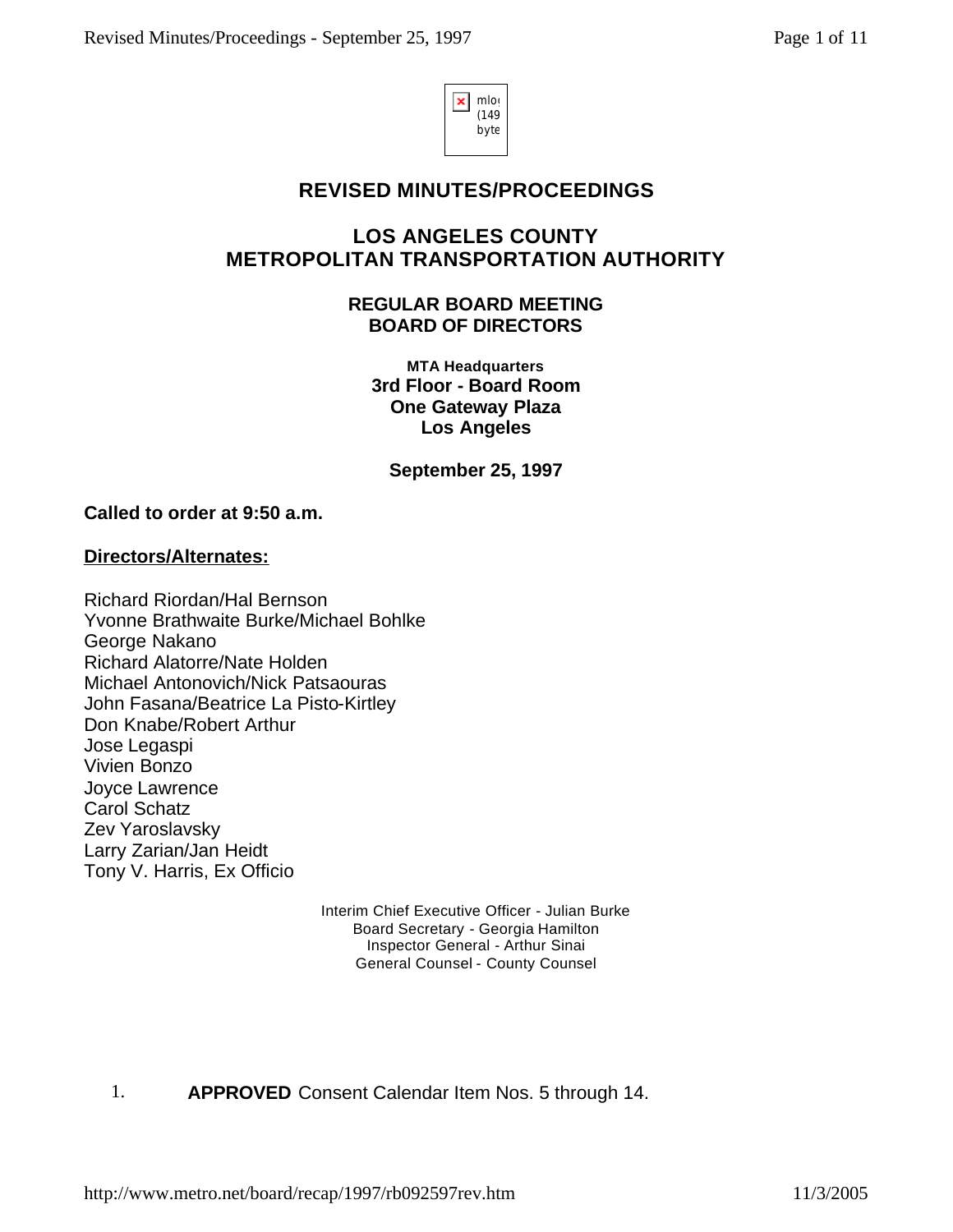Directors Present: Antonovich, Holden, Burke, Nakano, Arthur, Fasana, Bonzo, Lawrence, Bernson, Schatz, Legaspi, Yaroslavsky, Zarian

2. **APPROVED minutes** of Special Board meetings held August 12 and August 22 and Regular Board meeting held August 28, 1997.

> Directors Present: Holden, Burke, Nakano, Arthur, Fasana, Bonzo, Lawrence, Riordan, Legaspi

3. Chief Executive Officer's Report

## **NO REPORT**

#### 4. **APPROVED AS AMENDED TO ADD PARAGRAPH D**:

(**CC 3)** A. issuance of Work Authorization Change Notice (WACN) No. B646-CN-66.01 to Contract No. B646, with Syseca, Inc. for Metro Red (A) Line, North Hollywood Extension covering **design update for Fire Alarm changes**; and B646-CN-70 for an **Economic Price Adjustment (EPA)** to the North Hollywood portion for a total not to exceed **\$500,000**;

> B. an increase to the Authorization For Expenditure (AFE), in the amount of \$500,000 for a total revised AFE of \$1,613,000;

C. review of all existing contracts that contain an Economic Price Adjustment (EPA) provision for review by the Construction Committee for possible competitive bid consideration; and

D. requesting the Executive Officer of Construction to submit to the Board a revised Work Authorization Change Notice (WACN) policy that allows MTA staff the ability to negotiate changes in a timely basis and allows staff approval to begin within the confines of their signature authority.

Approved on Roll Call Vote noted below:

Ayes: Antonovich, Holden, Burke, Nakano, Arthur, Fasana, Bonzo, Lawrence, Legaspi, Yaroslavsky, Heidt

Noes: None

Abstain: None

Absent: Knabe, Riordan

# **CONSENT CALENDAR ITEMS**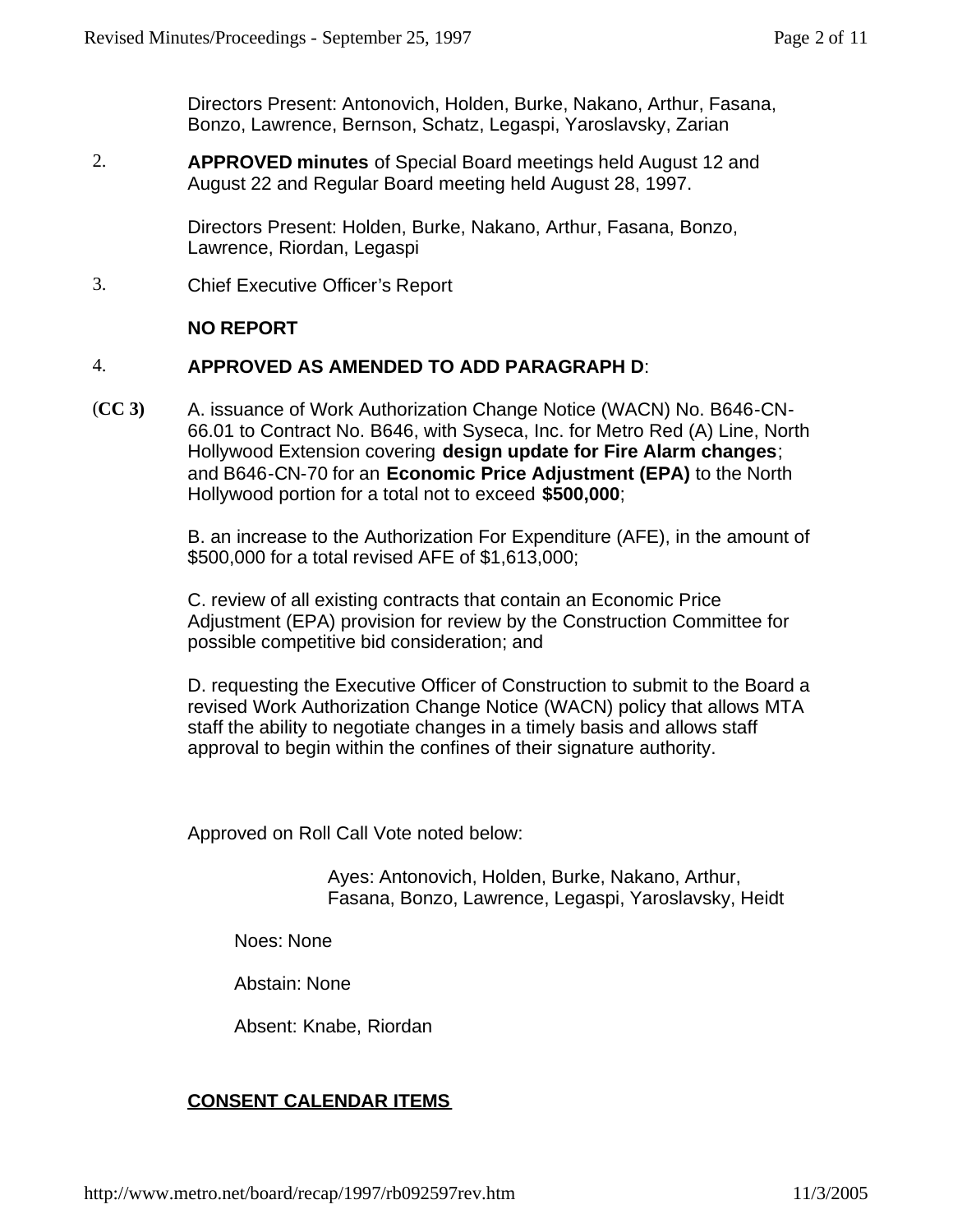- 5. **APPROVED ON CONSENT CALENDAR** Amendment No. 19 to Contract Work Order No. 3 to Contract No. E0070 with Engineering Management
- **(CC 11)** Consultant to incorporate Consultant Change Notice Nos. 530.03, 619 and 620.01 for **additional design services for the Metro Red (A) Line, Wilshire and Vermont/Hollywood Corridors** in the amount of \$508,881, increasing the CWO to \$92,656,930.

Conflict of Interest: Knabe/Arthur, Antonovich/Patsaouras

- 6. **APPROVED ON CONSENT CALENDAR** award of contract to IBM Corporation, Los Angeles, the lowest responsive, responsible proposer,
- **(FB 1)** covering **procurement of 5 (five) IBM 3490-E tape transport units**, for a fixed price of \$280,266.
- 7. **APPROVED ON CONSENT CALENDAR** amendment to Contract LRA-518-95 with Orduno & Ibarra Relocation Consultants covering **completion**
- **(FB 2) of relocation services for the Metro Red (A) Line East Side Extension Project** on or before December 31, 1998, for a total amount of \$293,200, including ratification of previous contract amendments, increasing the total contract amount to \$575,448.
- 8. **APPROVED ON CONSENT CALENDAR** 'Oppose' position on **Government Cost Savings and Taxpayer Protection Amendment -**
- **(EMC 1) PECG Initiative.**
- 9. **APPROVED ON CONSENT CALENDAR delegating authority to the Operations Committee**, with a 4/5 vote, to approve new contracts,
- **(EMC 2)** contract amendments, options and extensions valued between \$100,000 and \$2 million.
- 10. **APPROVED ON CONSENT CALENDAR** award of contract to Tyree Organization, Ltd., Cerritos, the lowest responsive, responsible bidder, for
- **(OPS 2)** IFB No. OP-3360-1002, covering **underground tank replacement at Division 6**, for a fixed price of \$946,556.
- 11. **APPROVED ON CONSENT CALENDAR** award of contracts covering **Rockwell brake parts** for a 27-month period for a total bid price of
- **(OPS 3)** \$2,975,217 to:

Onyx Distribution in the amount of \$13,316;

Coast To Coast Components in the amount of \$32,554;

Truck Trailer Transit Inc. in the amount of \$838,222; and

D. Baszile Metal Service in the amount of \$2,091,126.

### 12. **APPROVED ON CONSENT CALENDAR disposal of 33**

**surplus/obsolete buses by off-site auction** for an estimated revenue of

**(OPS 5)** \$16,500, less towing fees.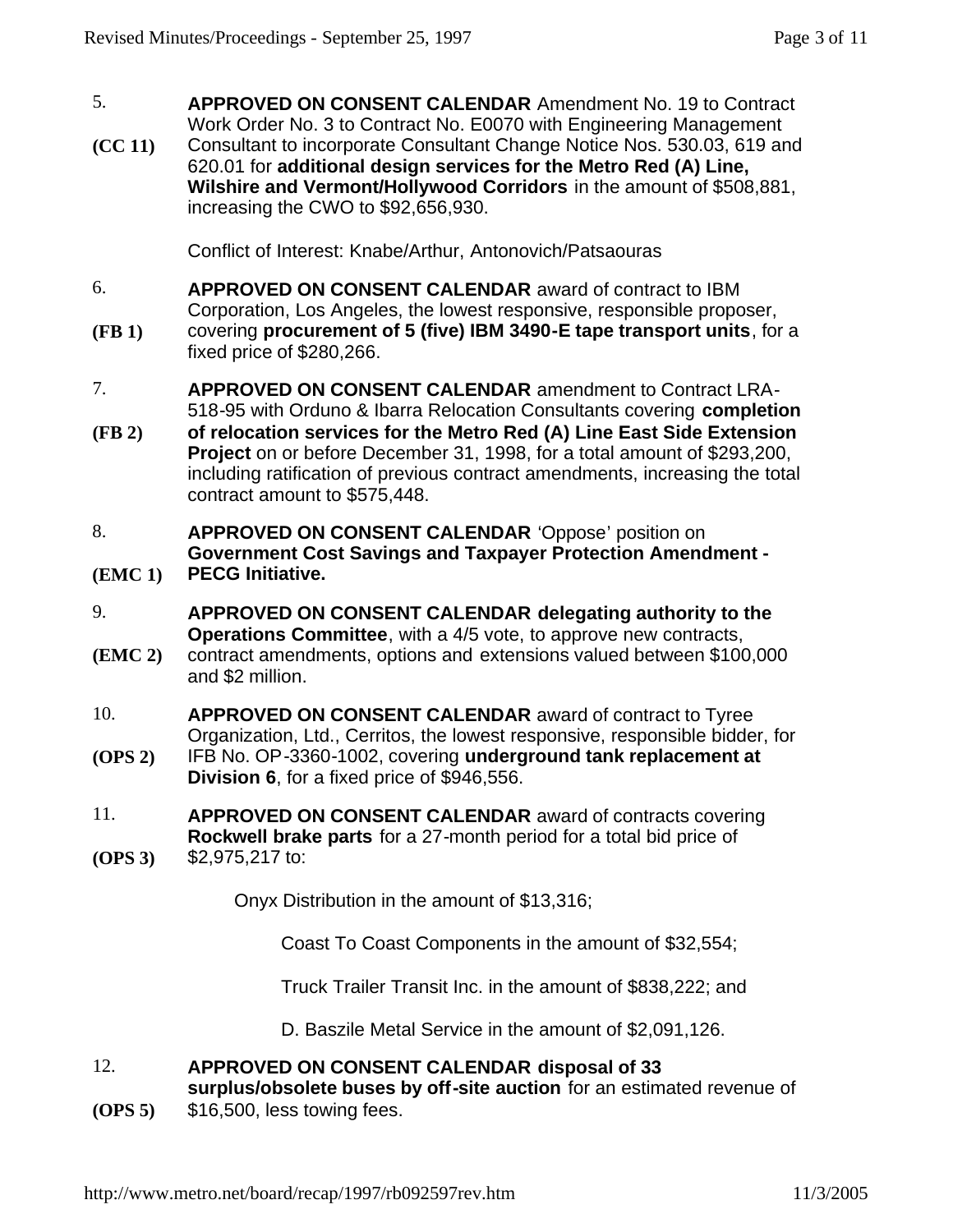13. **(OPS 6) APPROVED ON CONSENT CALENDAR** contract extensions covering **freeway service patrol** from October 1, 1997 to June 30, 1998 at a total cost of \$800,000:

| <b>Beat</b> | Contractor            | <u>Amount</u> |
|-------------|-----------------------|---------------|
| 7           | <b>Coastal Towing</b> | \$325,000     |
| 17          | <b>Just For You</b>   | 305,000       |
| 24          | <b>TG Towing</b>      | 170,000       |

#### 14. **APPROVED ON CONSENT CALENDAR**:

**(PP 2)** A. publication of the Notice of Public Hearing and **setting a Public Hearing** on Monday, November 17, 1997, to receive input on the MTA's Americans with Disabilities Act (ADA) Complementary Paratransit Plan Update; and

B. appointment by the Chief Executive Officer of a Hearing Officer.

## **PUBLIC HEARING**

15. **HELD** a Public Hearing and **APPROVED condemnation** of that certain property located at 1630 North Edgemont Street, Los Angeles - Owner(s): Irachmil B. Taus Trust. MTA Parcel No. B2-227.

Appearance of I. Taus requesting a delay.

Approved on a Roll Call vote as noted:

Ayes: Antonovich, Holden, Burke, Nakano, Arthur, Fasana, Lawrence, Legaspi, Yaroslavsky, Heidt

Noes: None

Abstain: Bonzo

Absent: Schatz, Riordan

Conflict of Interest: Molina/Bonzo

# **NON-CONSENT ITEMS**

## 16. **APPROVED AS AMENDED:**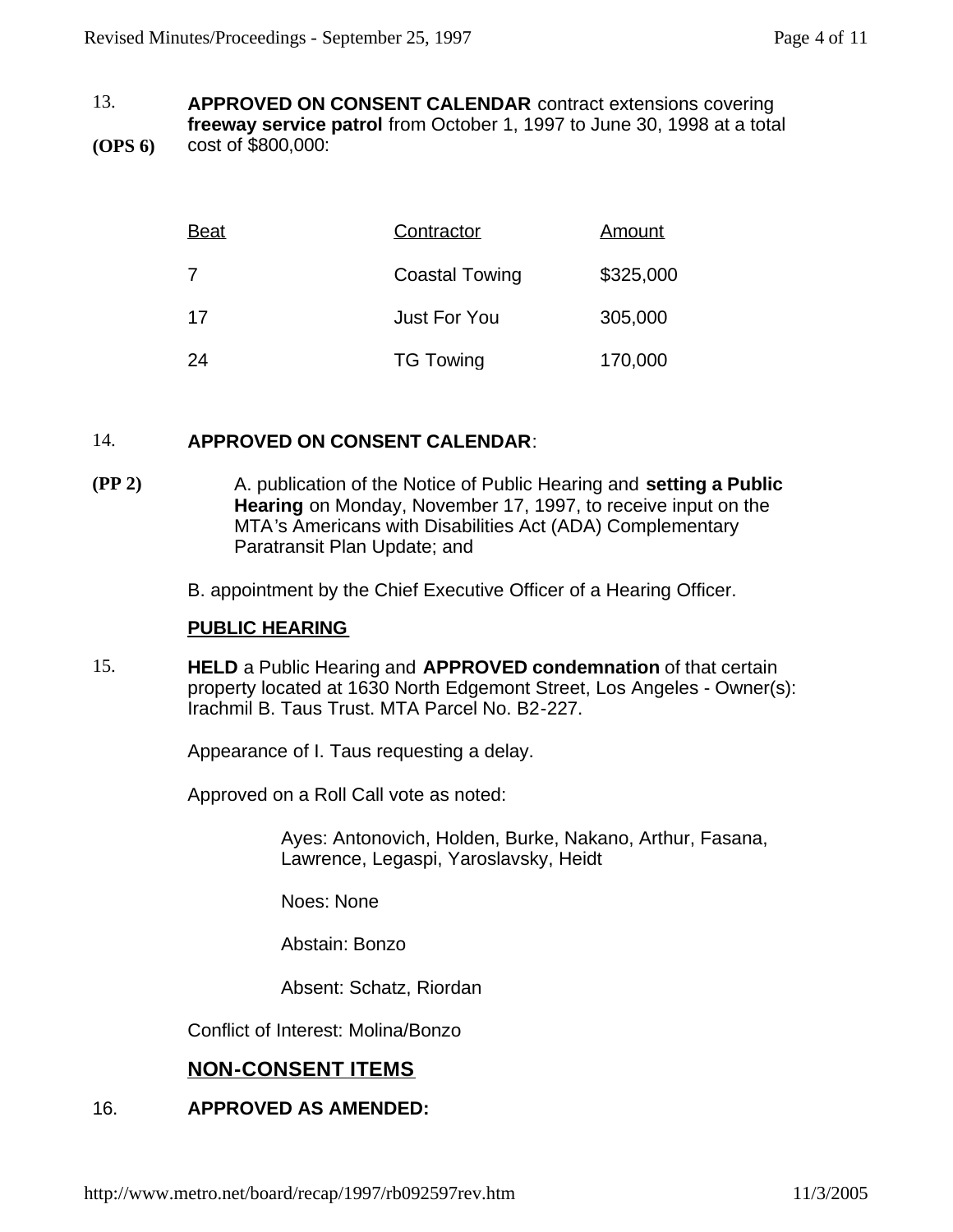## **(OPS 7)** A. rejected non-responsive bid submitted by Neoplan, USA;

B. awarded a contract to New Flyer of America, Cookston, Minn, the lowest responsive and responsible bidder, covering the **purchase of 223 CNG buses**, including spare parts and test equipment, plus optional spare fuel cylinders and additional special diagnostic equipment, and force account in the amount of \$79,621,302**, subject to resolution of protests, availability of funding, resolution of safety issues and flexibility with regard to type of buses ordered;**

C. exercise of recommended procurement options, **increasing the base order by 25%, or 55 buses;** 

D. CEO issuing a Notice to Proceed upon his determination that adequate funding is available to support the procurement;

E. return of staff to the next committee meeting with options for mitigating the seating capacity loss and meeting the load capacity requirements in the consent decree, if the board exercises the lowfloor option;

F. the next bus fleet procurement cycle (spring 1998) incorporates the purchase of at least 100 ATTB's, contingent upon availability, competitive pricing and MTA financial resources; and

G. forwarding a copy of this motion to the FTA and other parties to gain their assistance in meeting the spring 1998 ATTB procurement schedule, and to provide quarterly progress reports to the committee.

Approved on Roll Call vote noted below:

Ayes: Alatorre, Burke, Nakano, Fasana, Lawrence, Riordan, Schatz, Legaspi, Yaroslavsky, Zarian

Noes: None

Abstain: Antonovich

Absent: Knabe, Molina

Appearance of Neoplan representative protesting award of the contract to New Flyer of America.

Appearance of members of the public.

17. Considered Antonovich's motion to contract for the professional services with the same legal firm used in the July Burbank-Chandler Turnkey presentation for a **review and preliminary analysis of all five private sector submittals** at a cost not to exceed \$20,000, for presentation at the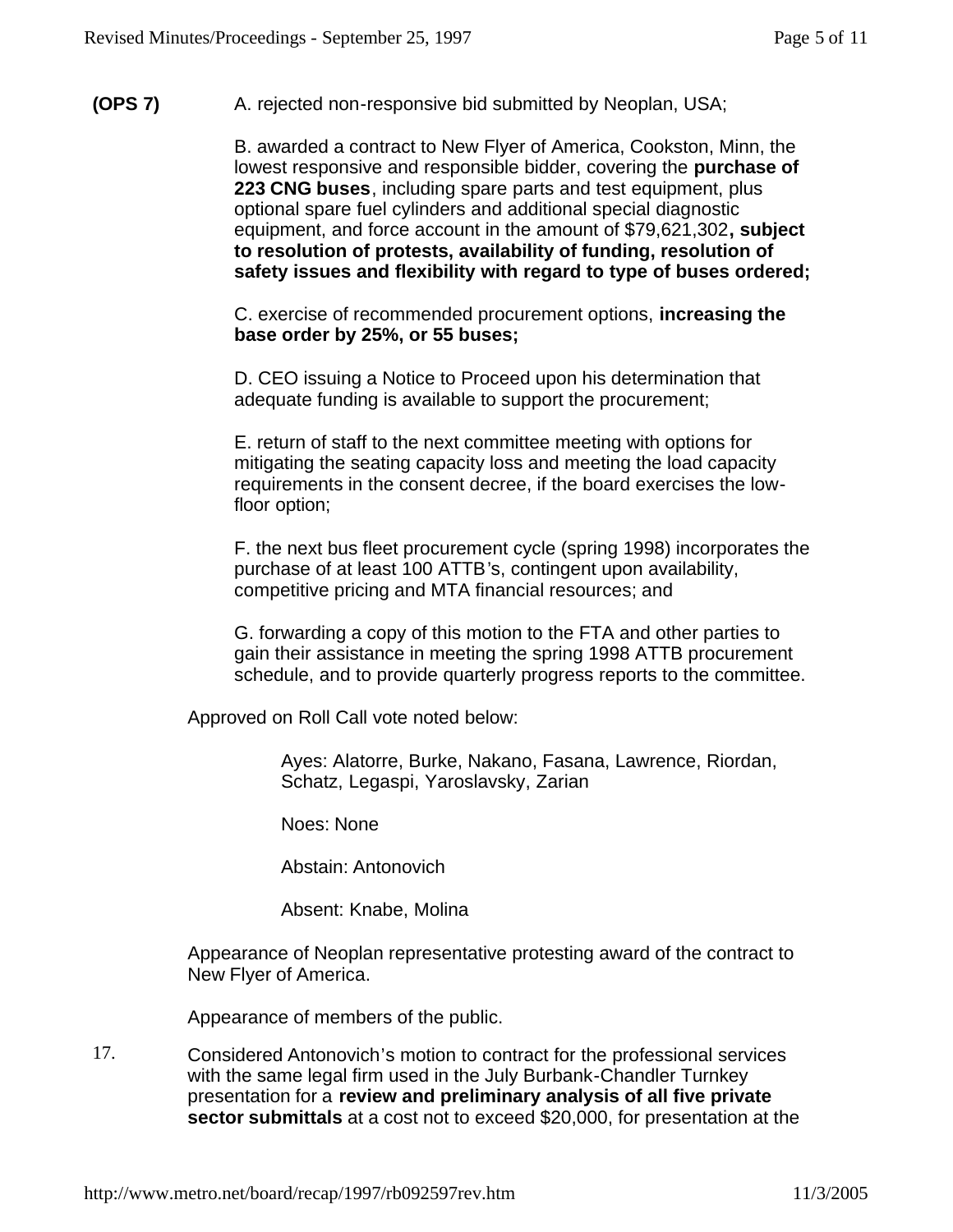October Board Meeting.

**APPROVED, AS AMENDED,** to receive and file the Ventura Freeway proposal and evaluate in-house the balance of proposals received from the private sector.

Roll Call vote noted below:

Ayes: Holden, Burke, Nakano, Arthur, Bonzo, Lawrence, Bernson, Schatz, Yaroslavsky

Noes: Antonovich, Fasana, Legaspi, Zarian

Abstain: None

Absent: None

Appearance by members of the public

- 18. **CARRIED OVER** meeting with representatives of the Southern California Regional Rail Authority and the Los Angeles City Department of Transportation to determine the feasibility of operating **a Metrolink service in the San Fernando Valley,** from Union Station through the Cities of Glendale and Burbank to the Warner Center, to help meet the mobility needs of the residents.
- 19. **CARRIED OVER TO THE OCTOBER BOARD MEETING** request for the MTA staff to immediately begin discussion with the Los Angeles Sheriff Department regarding the feasibility of **merging the MTA Transit Police Department with the Los Angeles Sheriff Department** in order to provide transit security throughout Los Angeles County.

Roll Call vote noted below:

Ayes: Antonovich, Burke, Nakano, Arthur, Fasana, Lawrence, Riordan, Legaspi, Yaroslavsky, Zarian

Noes: Alatorre, Schatz

Abstain: None

Absent: Bonzo

Appearance by members of the Transit Police, LAPD, City of Los Angeles and the public.

20. **RECEIVED AND FILED** analysis of the Building Efficient Surface Transportation and Equity Act of 1997 **(BESTEA).**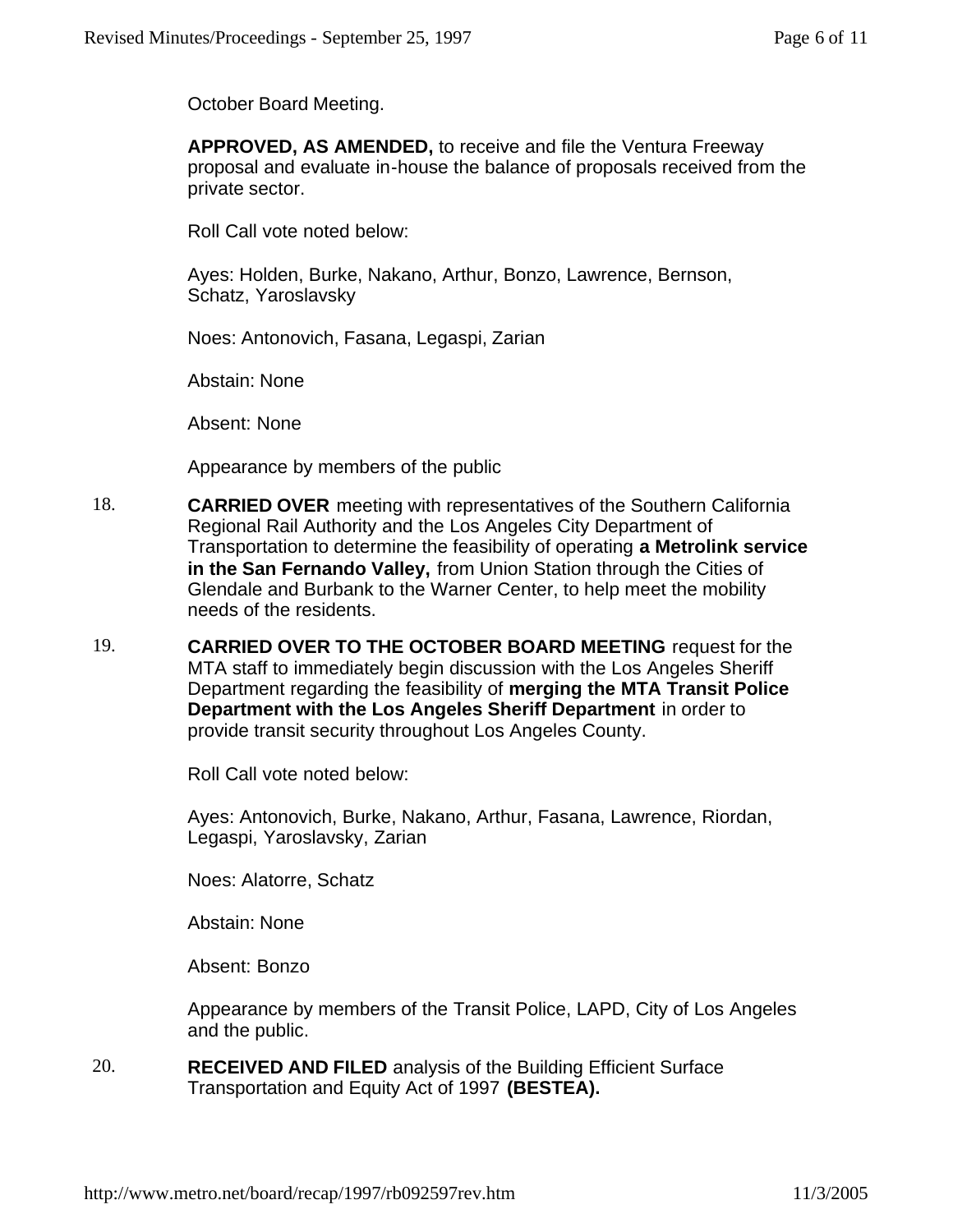Directors Present: Antonovich, Holden, Burke, Nakano, Arthur, Fasana, Bonzo, Lawrence, Legaspi, Yaroslavsky, Heidt

- 21. **CARRIED OVER TO JANUARY, 1998 BOARD MEETING** continuing the Audit Task Force meetings at least quarterly beginning in January 1998.
- **(ATF 8)** Directors Present: Antonovich, Holden, Burke, Nakano, Arthur, Fasana, Bonzo, Lawrence, Legaspi, Yaroslavsky, Heidt
- 22. **(CC 4) APPROVED** Dispute Review Board recommendations adverse to the MTA position, approved under Construction Committee authority September 10, 1997:

A. Claim 23, Extension of Conduits into Cable Trays, for an amount not to exceed \$42,958;

B. Claim 29, Additional Concrete Masonry Unit Wall Ties, for an amount not to exceed \$103,792.

Directors Present: Burke, Nakano, Arthur, Fasana, Bonzo, Lawrence, Yaroslavsky, Heidt

Director Legaspi voted 'No'

23. **APPROVED** motion regarding Disputes Review Board (DRB) to:

- 1. Require that all DRB decisions, \$100,000 and above with which the MTA does not agree, without regard to scope or merit finding be brought back to the Committee and Board for approval;
- 2. Report to the Construction Committee on a review of the DRB process. This report should include, but not be limited to, the following:

a. an accounting of all DRB decisions on the MRL Wilshire/Vermont corridor over the past year, including a report as to the number of items resolved at the DRB level, and the number of items which either the MTA or the contractor further pursued through litigation;

b. an analysis of the impact of the DRB decision when litigation is pursued;

c. a review of any requirements assigned DRB members and an analysis as to whether such requirements are being fulfilled;

d. a review of the qualification requirements for DRB membership to ensure members are not under current contract with either the contractor or the MTA.

Directors Present: Burke, Nakano, Arthur, Fasana, Bonzo, Lawrence, Legaspi, Yaroslavsky, Heidt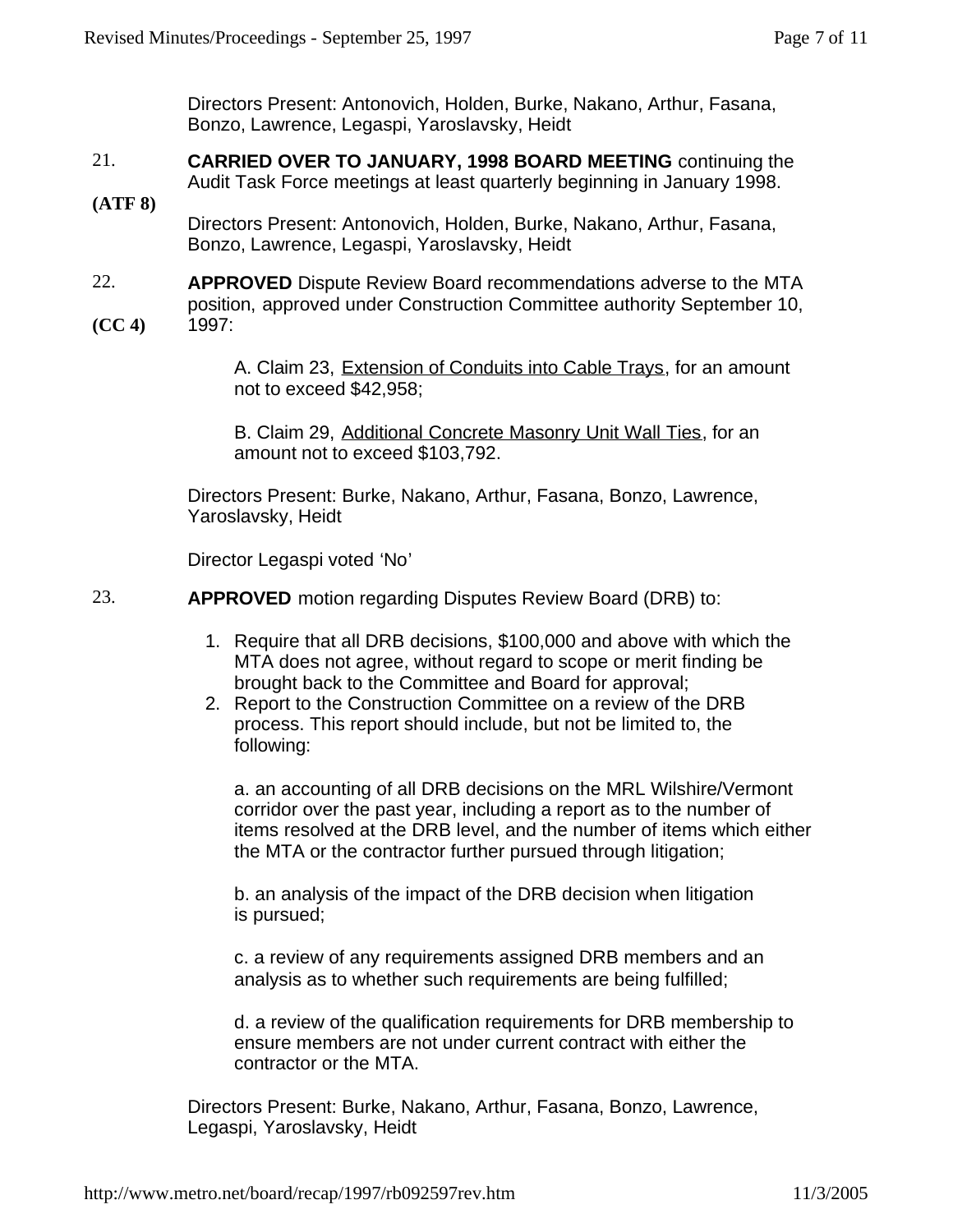## 24. **APPROVED**:

A. rejection of all bids submitted under IFB. No. OP-3360-1015 for **yard lighting upgrade at Division 9;** and

B. reissuance of solicitations for the procurement.

During the initial consideration, the Board voted to continue this item for 30 days. Later in the meeting on motion duly made and seconded, this item was reconsidered and approved.

Directors Present: Burke, Nakano, Arthur, Fasana, Bonzo, Lawrence, Legaspi, Heidt

- 25. Considered
- **(CC 8)** A. second year funding for Gannett Fleming, Inc., **the Project Management Oversight** consultant, to perform **work on the Pasadena Blue (B) Line, LA Car and Systemwide Tasks** in the amount of \$1,547,000; and

B. approval of Statement of Responsibility for MTA Project Management Oversight.

Director Yaroslavsky offered a **substitute motion to provide no funding at this time** for the second year of the contract with Gannett Fleming, Inc., to **bring the review in-house** and if it is determined a consultant is needed, the CEO will return to the Board for approval.

Director Arthur made a **second substitute motion** to continue the item for 30 days, which failed on a Roll Call vote noted below:

Ayes: Arthur, Fasana, Lawrence

Noes: Holden, Burke, Nakano, Bonzo, Riordan, Legaspi, Yaroslavsky

Absent: Antonovich, Schatz, Zarian

**APPROVED** Director Yaroslavsky's substitute motion on the following Roll Call vote:

Ayes: Holden, Burke, Nakano, Bonzo, Lawrence, Riordan, Legaspi, Yaroslavsky

Noes: Arthur, Fasana

Absent: Antonovich, Schatz, Zarian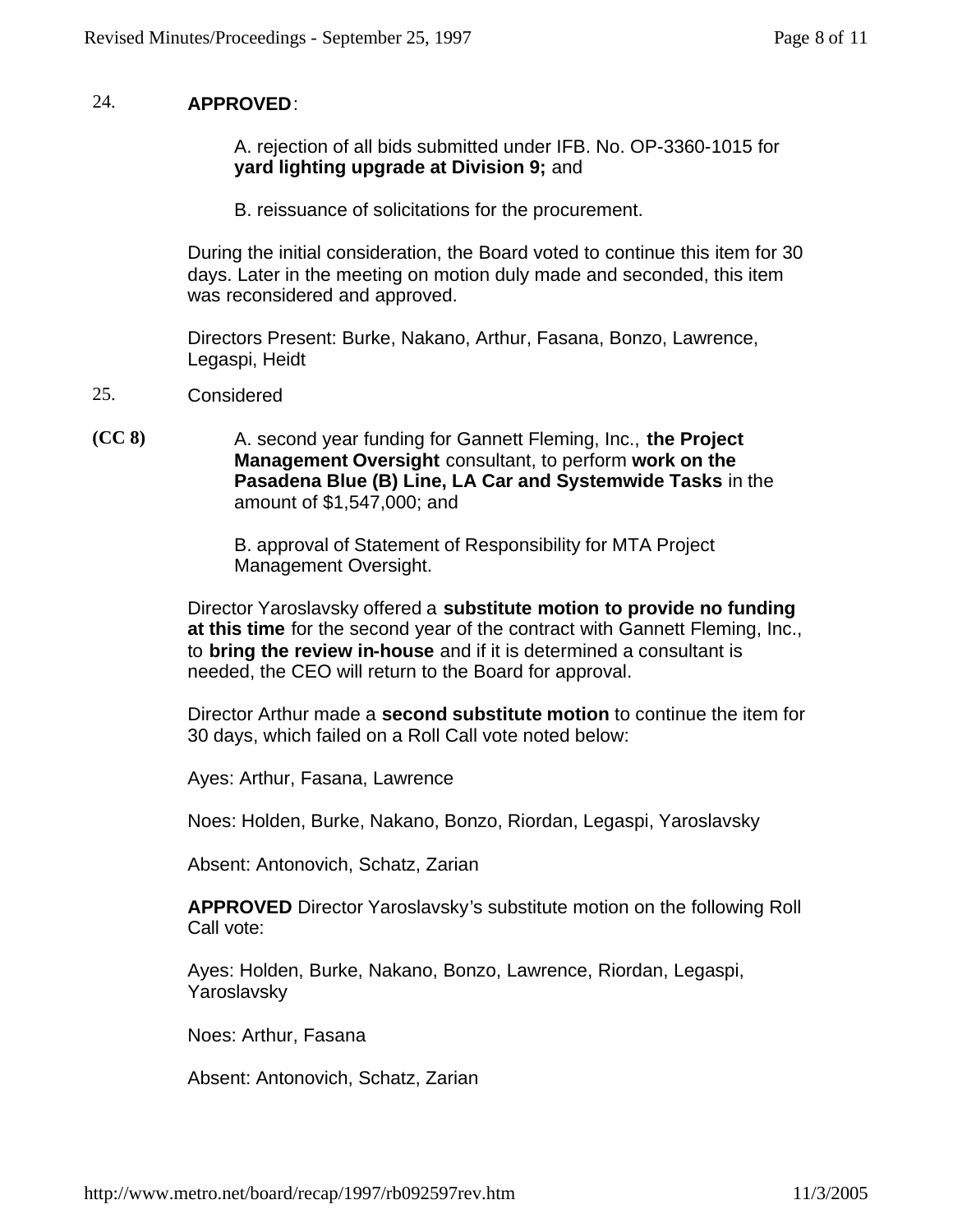Appearance from members of the public.

- 26. **APPROVED** an 'Oppose' position on **AB 1141.**
- **(EMC ADDED)** Directors Present: Burke, Nakano, Arthur, Fasana, Bonzo, Lawrence, Legaspi, Yaroslavsky, Heidt

Appearance from members of the public.

- 27. **APPROVED, subject to management evaluation and resolution of protests,** award of contracts under IFB No. OP35600906 covering
- **(OPS 4) sweeping and cleaning MTA properties and/or facilities**, for a threeyear period, with two one-year options at the election of the MTA, to the lowest responsible, responsive bidders:

A. Nationwide Environmental Services, Norwalk, for bus transit facilities and street running sections of the Blue (B) Line right-ofway, for a three-year amount not to exceed \$1,266,335; and

B. A-1 Power Sweeping Company, Baldwin Park, for rail transit facilities, for a three-year amount not to exceed \$292,408.

28. **(PP 5) APPROVED** adoption of a **soundwall funding policy** for the MTA to fund all soundwalls required by federal and state regulations as a component of the MTA programmed High Occupancy Vehicle lane project.

> Staff is to return with the funding plan and a listing of current and projected soundwall projects.

#### 29. **APPROVED**:

**(PP 6)** A. reallocation of \$9,555,000 from Segment 2 of the Route 10 High Occupancy Vehicle **(HOV) lane project** (Route 605 to Route 57) to Segments 1 and 3 of the project (Baldwin Avenue to Route 605 and Route 57 to the San Bernardino County line) to complete funding for the design, right-of-way acquisition and construction of Segments 1 and 3; Segment 1 design, \$3,155,000; Segment 3 design, \$2,400,000 & right-of-way, \$4,000,000; AND

# **CARRIED OVER FOR 60 DAYS:**

B. amending existing contracts with CH2M Hill covering Segment 1 in the amount of \$3,400,000; and MK Centennial covering Segment 3 in the amount of \$2,520,000 to complete **design work and for scope of work and design changes required by CalTrans**.

Approved on a Roll Call Vote as noted below:

Ayes: Holden, Burke, Nakano, Fasana, Lawrence, Legaspi, Yaroslavsky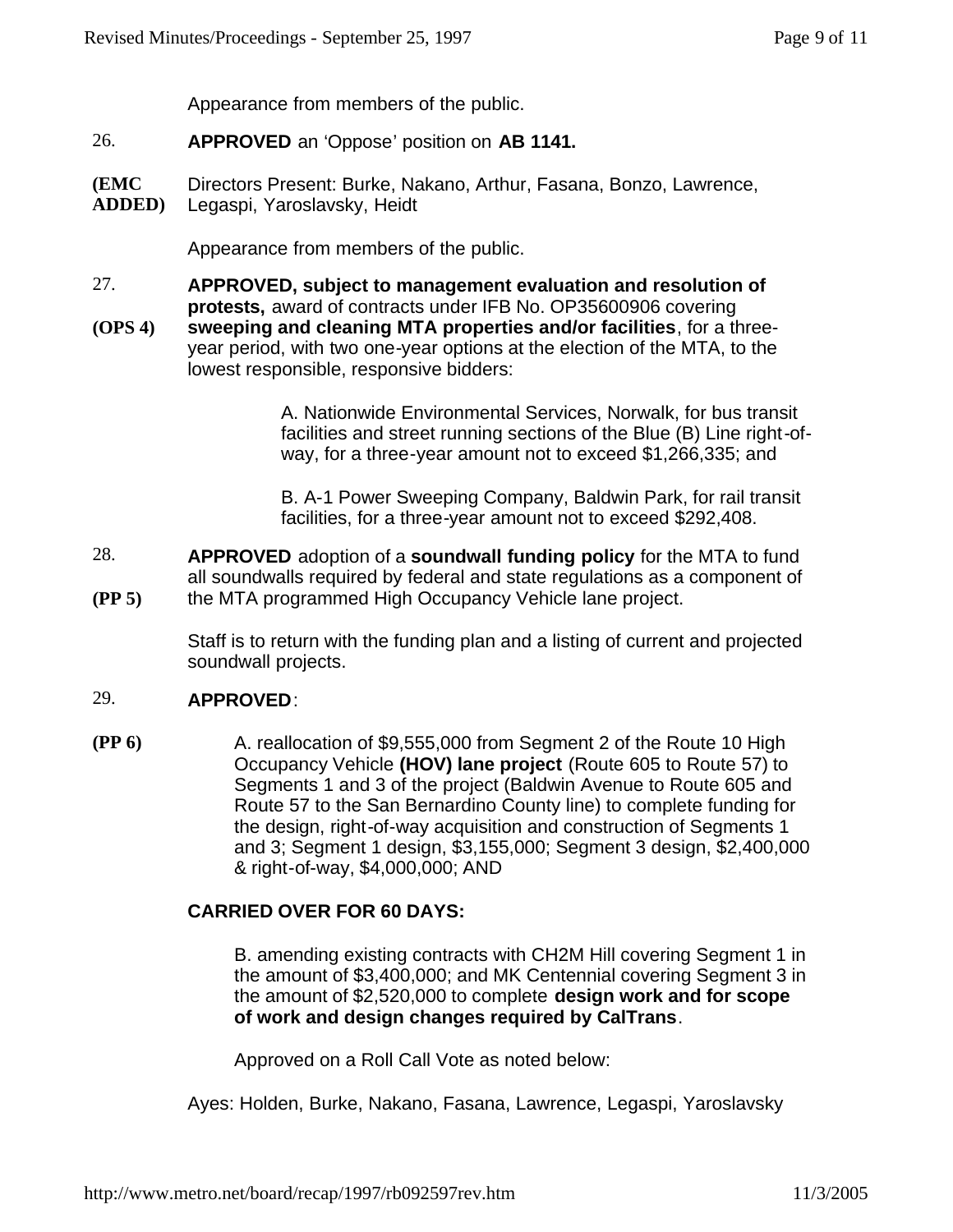Noes: None

Abstain: Arthur, Bonzo, Riordan (Conflict of Interest)

Absent: Antonovich, Schatz, Zarian

30. **(PP 7)** Considered indemnifying CalTrans against any Section 13(c) labor protection claims that may be filed against them pursuant to the award of any FTA Section 5310 grant to ASI.

> **APPROVED, AS AMENDED,** indemnifying CalTrans against any Section 13(c) labor protection claims, **and hold ASI harmless for any claims properly brought by protected MTA employees pursuant to any Section 5333(B) (formerly Section 13(c)) agreement or arrangement entered into by MTA,** that may be filed against them pursuant to the award of any FTA Section 5310 grant to ASI; **staff shall return to the Board if any changes are warranted.**

Directors Present: Holden, Burke, Nakano, Fasana, Lawrence, Legaspi, Yaroslavsky, Arthur, Bonzo, Riordan

**CLOSED SESSION** - Recessed to Closed Session at 1:13 p.m.

## 31. **Conference with Labor Negotiator - G.C. 54957.6**

Agency Negotiator - Raman Raj

Employee Organization: Amalgamated Transit Union

**Teamsters** 

Non-Represented Employees

Transit Police Officers Association

## **NO REPORT WAS MADE**

# 32. **Conference with legal counsel on existing litigation pursuant to Government Code Section 54956.9(a):**

A. MTA v. Sumitomo, Superior Court, Case No. BC136375

B. Labor/Community Strategy Center V. MTA, U.S. District Court, Case No. CV945936 TJH

# **NO REPORT WAS MADE**

33 **APPROVED** MTA Human Resources Department working with the Los Angeles County Department of Public Social Services (DPSS) to provide GAIN participants with access to MTA recruitment and hiring efforts and,